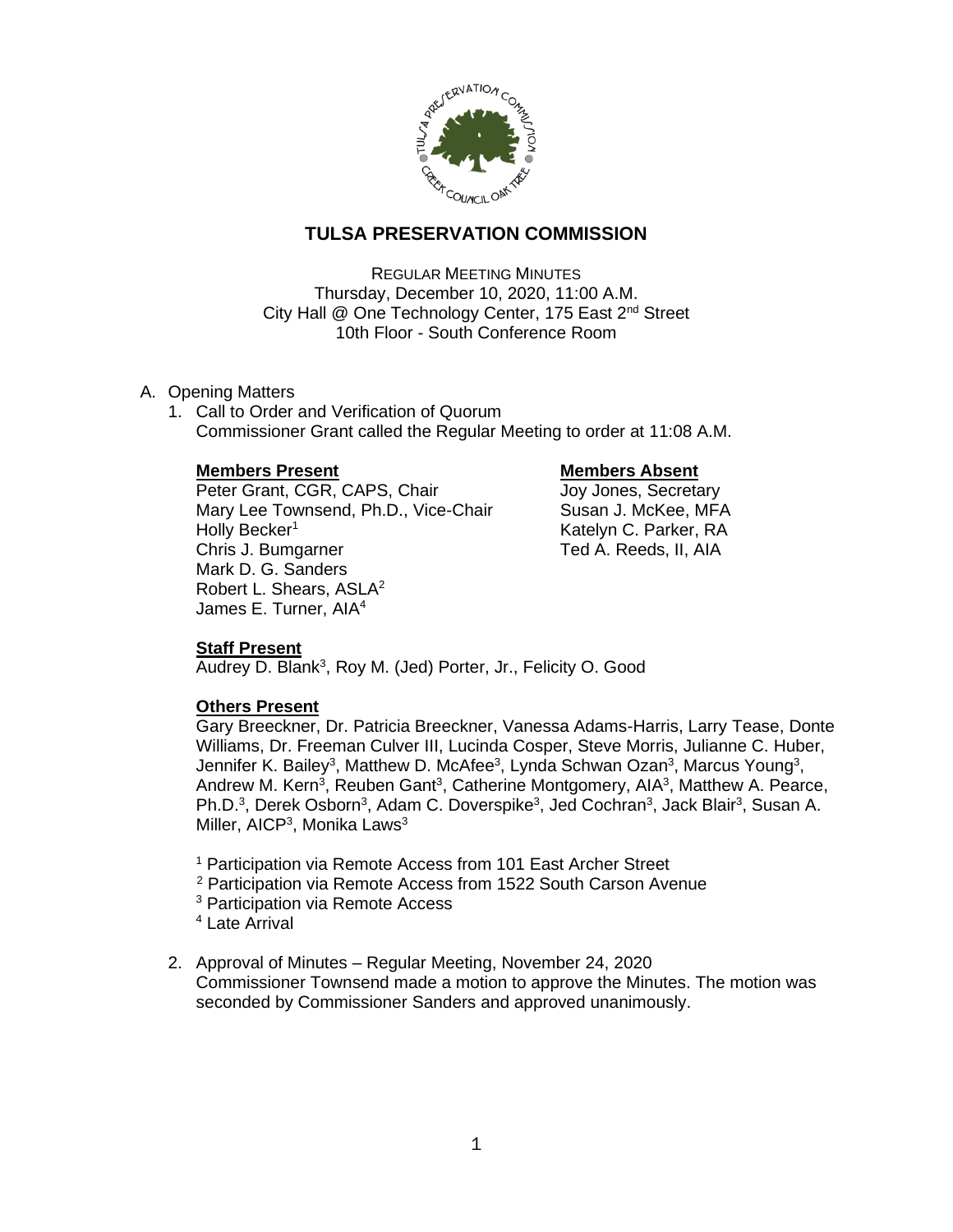**Vote:** Minutes – Regular Meeting, November 24, 2020

| In Favor |               | <b>Opposed</b> | Abstaining | <b>Not Present</b> |
|----------|---------------|----------------|------------|--------------------|
| $1_{-}$  | Grant         |                |            | Jones              |
|          | 2. Townsend   |                |            | McKee              |
|          | 3. Becker     |                |            | Parker             |
|          | 4. Bumgarner  |                |            | Reeds              |
|          | 5. Sanders    |                |            | Turner             |
| 6.       | <b>Shears</b> |                |            |                    |

3. Disclosure of Conflicts of Interest

Commissioner Sanders disclosed that the applicant, Mr. Doverspike, was his neighbor and that they were co-shareholders of a corporation. Commissioner Sanders recused himself during the review of the application for Historic Preservation Permit Number HP-0235-2020.

- B. Actionable Items
	- 1. **HP-0237-2020 / 1624 S. Owasso Ave.** (North Maple Ridge)

*Historic Preservation Permit Subcommittee Review Date: December 3, 2020* Applicant: James R. Huber Proposal:

1. Replacement of fence

Staff presented its report, noting the owner's prompt response to the Letter of Notification. Commissioner Townsend reported that the applicant had provided Product Data and additional information requested by the Historic Preservation Permit Subcommittee. Staff noted that the applicant had proposed that the caps on the columns be masonry or cast stone and that the applicant had requested guidance about the selection of material from the Tulsa Preservation Commission. Commissioner Shears stated that precast concrete would be a preferred material for the caps because of its durability. Upon an inquiry from Commissioner Grant, Commissioner Shears suggested that the caps have an overhang of two inches (0'-2"). Commissioner Grant inquired whether the caps would be painted, and Julianne C. Huber, the applicant's wife, responded that the columns would be painted white and the caps would be painted black to match those presently on the site. Commissioner Sanders suggested that the material and dimensions of the columns match those of the columns presently on the site. Upon an inquiry from Commissioner Shears, Ms. Huber commented that two of the columns in the street yard would remain, and Commissioner Shears agreed that the materials and dimensions of the new columns should match. Upon an inquiry from Commissioner Townsend, Ms. Huber stated that the metal fence would be black. Commissioner Sanders inquired whether the metal elements would be solid or hollow, and Commissioner Shears replied that the elements would be hollow.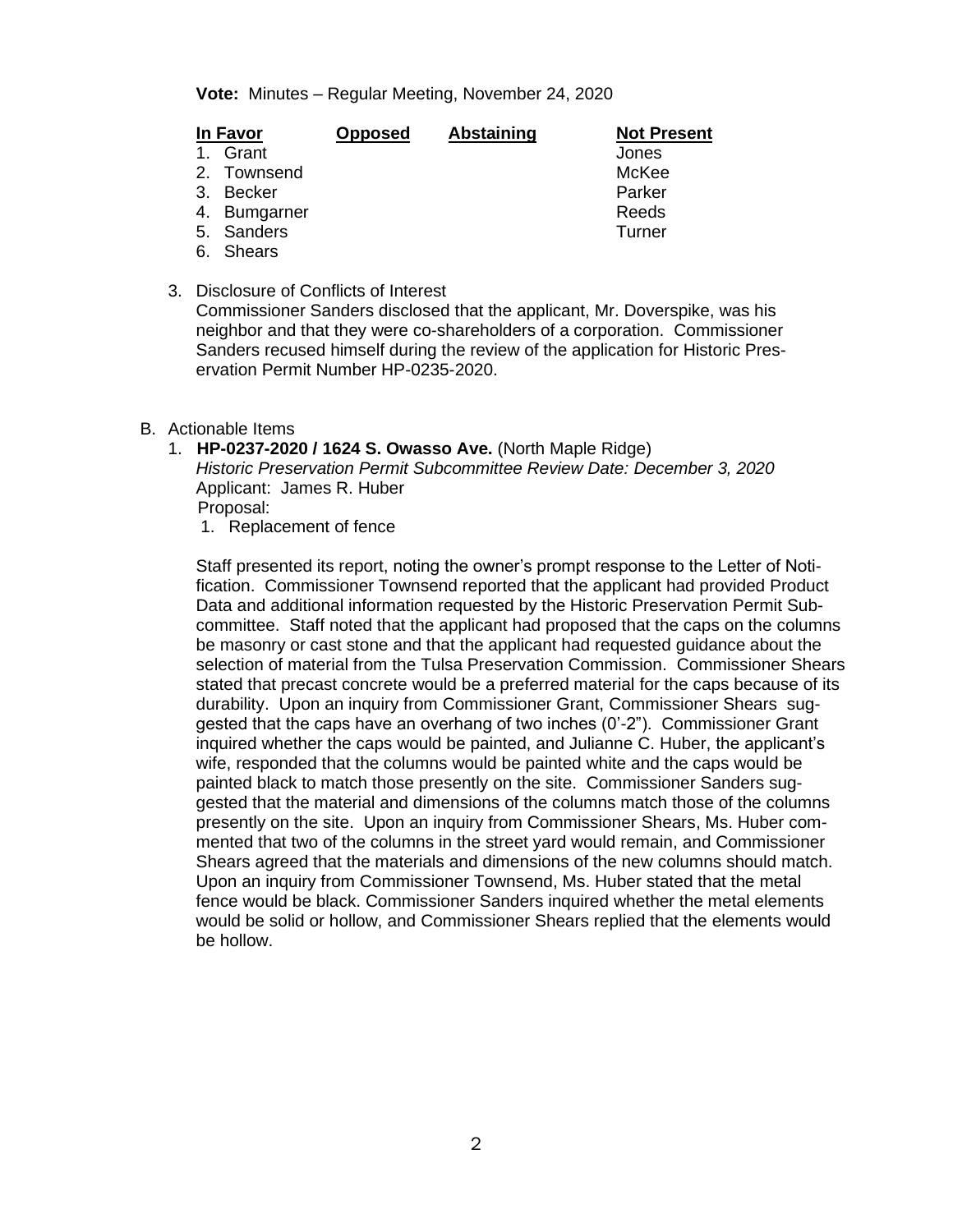As there was no further discussion, Commissioner Bumgarner made a motion to approve the application with the condition that the cap of each column be made of cast stone, be painted black to match those presently on the site, and have no more than a one and one-half inch (0'-1-1/2") overhang. After Ms. Huber mentioned that the caps were constructed with masonry, Commissioner Bumgarner amended his motion to approve the application with the condition that the material and dimensions of the columns match those of the columns presently at the residence. The motion was seconded by Commissioner Turner and was approved unanimously.

Guidelines cited: A.1.1, A.1.2, A.1.3, A.1.4, E.1.1, E.1.2, E.1.3, E.1.4, G.1.1, G.1.3, G.1.4

## **Vote:** 1624 S. Owasso Ave. **(North Maple Ridge)**

| <b>In Favor</b> |              | <b>Opposed</b> | <b>Abstaining</b> | <b>Not Present</b> |
|-----------------|--------------|----------------|-------------------|--------------------|
|                 | 1. Grant     |                |                   | Jones              |
|                 | 2. Townsend  |                |                   | McKee              |
|                 | 3. Becker    |                |                   | Parker             |
|                 | 4. Bumgarner |                |                   | Reeds              |
|                 | 5. Sanders   |                |                   |                    |
|                 | 6. Shears    |                |                   |                    |
|                 |              |                |                   |                    |

7. Turner

# 2. **HP-0235-2020 / 1214 E. 17th Pl.** (North Maple Ridge) Applicant: Adam C. Doverspike

Proposal:

- 1. Replacement of existing pathway
- 2. Expansion of width of driveway
- 3. Construction of connection between walkway and driveway

Commissioner Sanders recused himself during the review of the application.

Staff presented its report, sharing images showing two alternative proposals for the treatments of the driveway, pathway, and their connection. Commissioner Townsend reported that the applicant provided all information requested by the Historic Preservation Permit Subcommittee. Commissioner Shears noted that the strip between the driveway and retaining wall may not have the dimensions to accommodate an entire course of brick and indicated the approval of stone, if construction with brick were not feasible. The applicant commented that the space should be wide enough on most of the strip. Commissioner Townsend inquired about the type of stone that should be used, and Commissioner Shears recommended bluestone or flagstone.

As there was no further discussion, Commissioner Townsend made a motion to approve the application as presented in Proposal 2 for the retaining wall with the condition that bluestone or flagstone be placed in the strip between the driveway and the retaining wall if construction with masonry were not feasible. The motion was seconded by Commissioner Turner and was approved unanimously.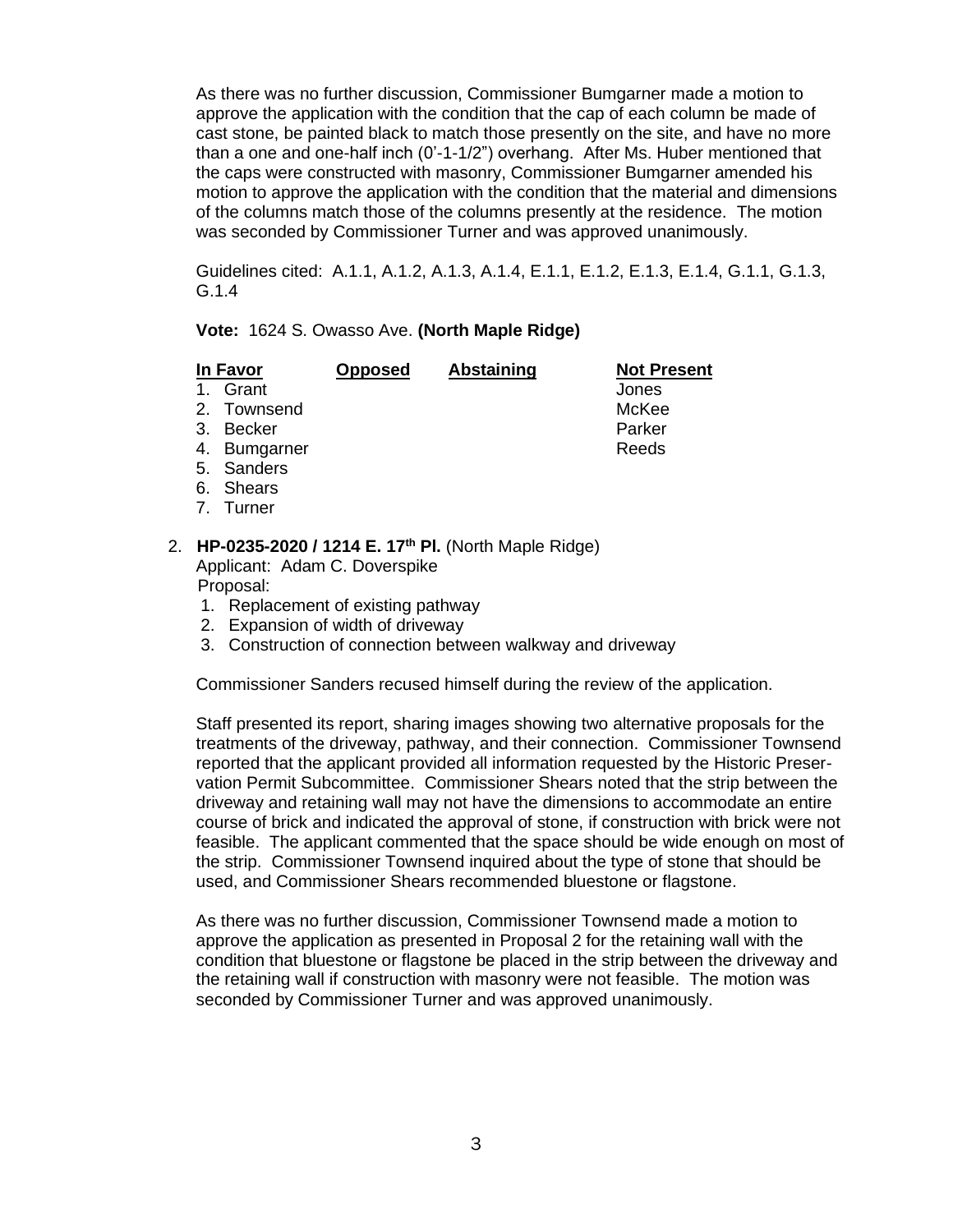# **Vote: 1214 E. 17<sup>th</sup> Pl. (North Maple Ridge)**

| <b>In Favor</b> |              | <b>Opposed</b> | Abstaining | <b>Not Present</b> |
|-----------------|--------------|----------------|------------|--------------------|
| $1 \quad$       | Grant        |                |            | Jones              |
|                 | 2. Townsend  |                |            | McKee              |
|                 | 3. Becker    |                |            | Parker             |
|                 | 4. Bumgarner |                |            | Reeds              |
|                 | 5. Shears    |                |            | Sanders*           |
| 6.              | Turner       |                |            |                    |

\*Recused

# 3. **HP-0238-2020 / 1540 S. Gillette Ave.** (Gillette)

Applicant: Andrew M. Kern Proposal:

1. Installation of solar panels on roof

Staff presented its report, noting that the application had been forwarded directly to the Tulsa Preservation Commission because of its modest Scope of Work. Commissioner Grant inquired whether the solar panels would replace those presently on the residence, and staff replied that those panels, which are not visible from the right-ofway, would remain and that the new panels would be installed on the front of the residence. Upon an inquiry from Commissioner Turner, staff noted that six panels would be added. Commissioner Sanders inquired whether the construction of the residence had been approved by the Tulsa Preservation Commission, and staff confirmed that construction had been approved. The applicant stated the residence was constructed in 2005. Commissioner Turner expressed disapproval of the proposal, referring to Guideline A.7.6, which discourages installation of solar panels and other mechanical equipment that are visible from the street. Commissioner Bumgarner requested information about the panels presently on the residence, and staff noted that their installation had not been subject to approval by the Tulsa Preservation Commission because of their location and visibility. Commissioner Sanders agreed with Commissioner Turner but noted that, because the residence is a noncontributing structure, the solar panels should not detract from the historic character of the rest of the neighborhood and indicated his approval of the proposal.

As there was no further discussion, Commissioner Sanders made a motion to approve the application. The motion was seconded by Commissioner Becker but failed to receive a majority of votes.

Guidelines cited: A.1.A, A.1.2, A.1.3, A.1.4, A.7.6, E.1.1, E.1.2, E.1.3, E.1.4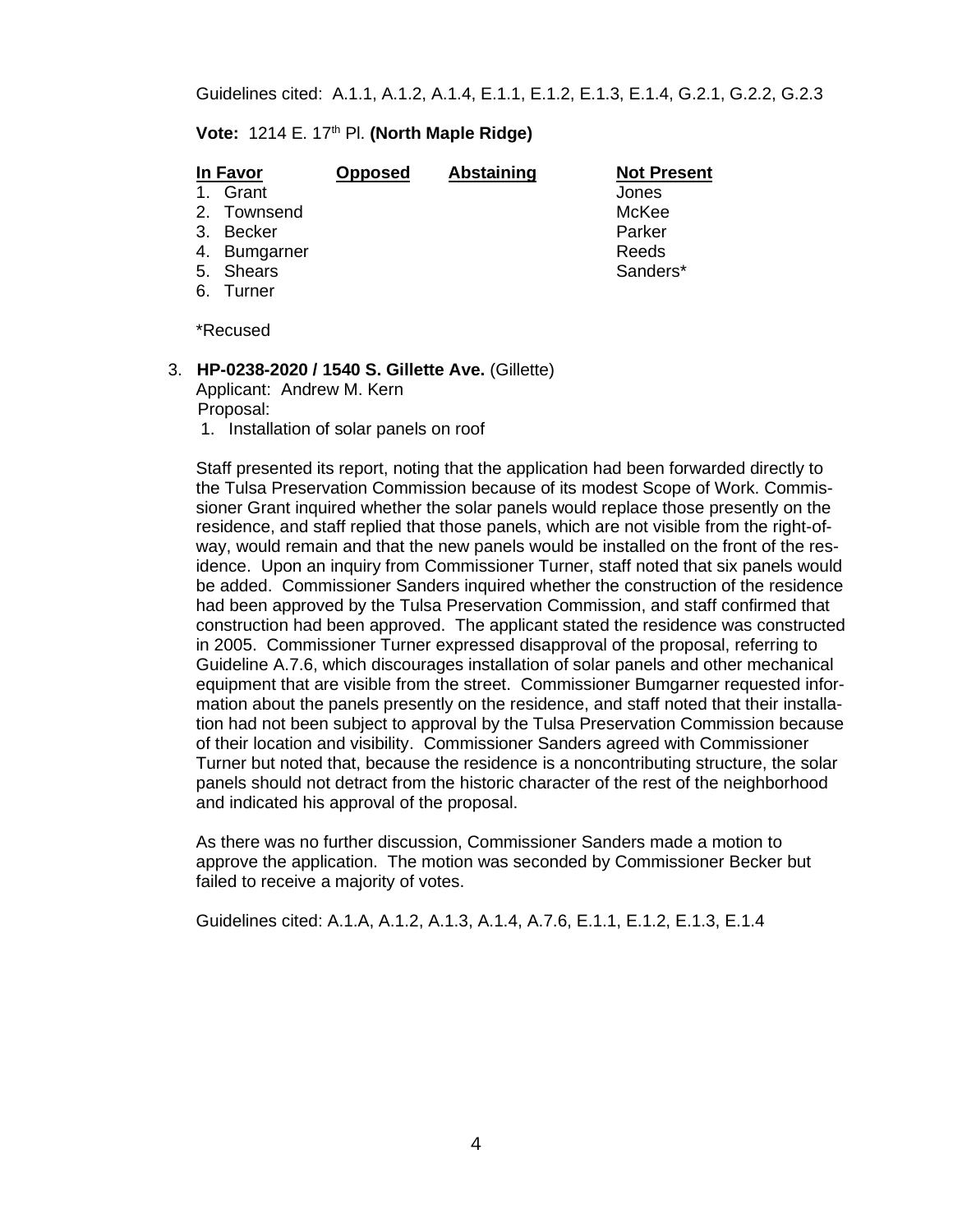**Vote:** 1540 S. Gillette Ave. **(Gillette)**

| In Favor |               | <b>Opposed</b>   | <b>Abstaining</b> | <b>Not Present</b> |
|----------|---------------|------------------|-------------------|--------------------|
| 1.       | <b>Becker</b> | Grant            |                   | Jones              |
|          | 2. Sanders    | Townsend         |                   | McKee              |
| 3.       |               | <b>Bumgarner</b> |                   | Parker             |
| -4.      |               | <b>Shears</b>    |                   | Reeds              |
| 5.       |               | Turner           |                   |                    |

## 4. **Nomination of Holland Hall Upper School to the National Register of Historic Places**

Lynda Schwan Ozan, Deputy State Historic Preservation Officer, presented the nomination of the Holland Hall Upper School to the National Register of Historic Places. Ms. Ozan reported that the Holland Hall Upper School, located at 5666 East 81 $st$ Street, would be nominated at the local level of significance under Criterion C for Architecture with a period of significance of 1970. Ms. Ozan noted that the Holland Hall Upper School represents the late work of architect O'Neil Ford. Commissioner Turner inquired whether significant modifications had been made to the buildings since construction. Ms. Ozan replied that some buildings had been constructed outside of the period of significance and are considered noncontributing structures and added that many interior features have remained intact and contributed to the significance.

As there was no further discussion, Commissioner Bumgarner made a motion to find the Holland Hall Upper School, located at 5666 East 81<sup>st</sup> Street, eligible for inclusion in the National Register of Historic Places and recommend its eligibility to the Oklahoma State Historic Preservation Office and the National Park Service. The motion was seconded by Commissioner Turner and was approved unanimously.

**Vote:** Nomination of Holland Hall Upper School to the National Register of Historic Places

| <b>In Favor</b> |                  | <b>Opposed</b> | <b>Abstaining</b> | <b>Not Present</b> |
|-----------------|------------------|----------------|-------------------|--------------------|
| $\mathbf 1$     | Grant            |                |                   | Jones              |
|                 | 2. Townsend      |                |                   | McKee              |
| 3.              | Becker           |                |                   | Parker             |
| 4.              | <b>Bumgarner</b> |                |                   | Reeds              |
|                 | 5. Sanders       |                |                   |                    |
|                 | 6. Shears        |                |                   |                    |
| 7 <sub>1</sub>  | Turner           |                |                   |                    |

## 5. **Nomination of Greenwood Commercial Historic District to the National Register of Historic Places**

Matthew A. Pearce, Ph.D. of Preservation and Design Studio presented the nomination of the Greenwood Commercial Historic District to the National Register of Historic Places. Dr. Pearce reported that the Greenwood Commercial Historic District, located in the 100 Block of North Greenwood Avenue, would be nominated at the local level of significance under Criterion A for Commerce and Ethnic Heritage: Black. The period of significance was from 1921 to 1967.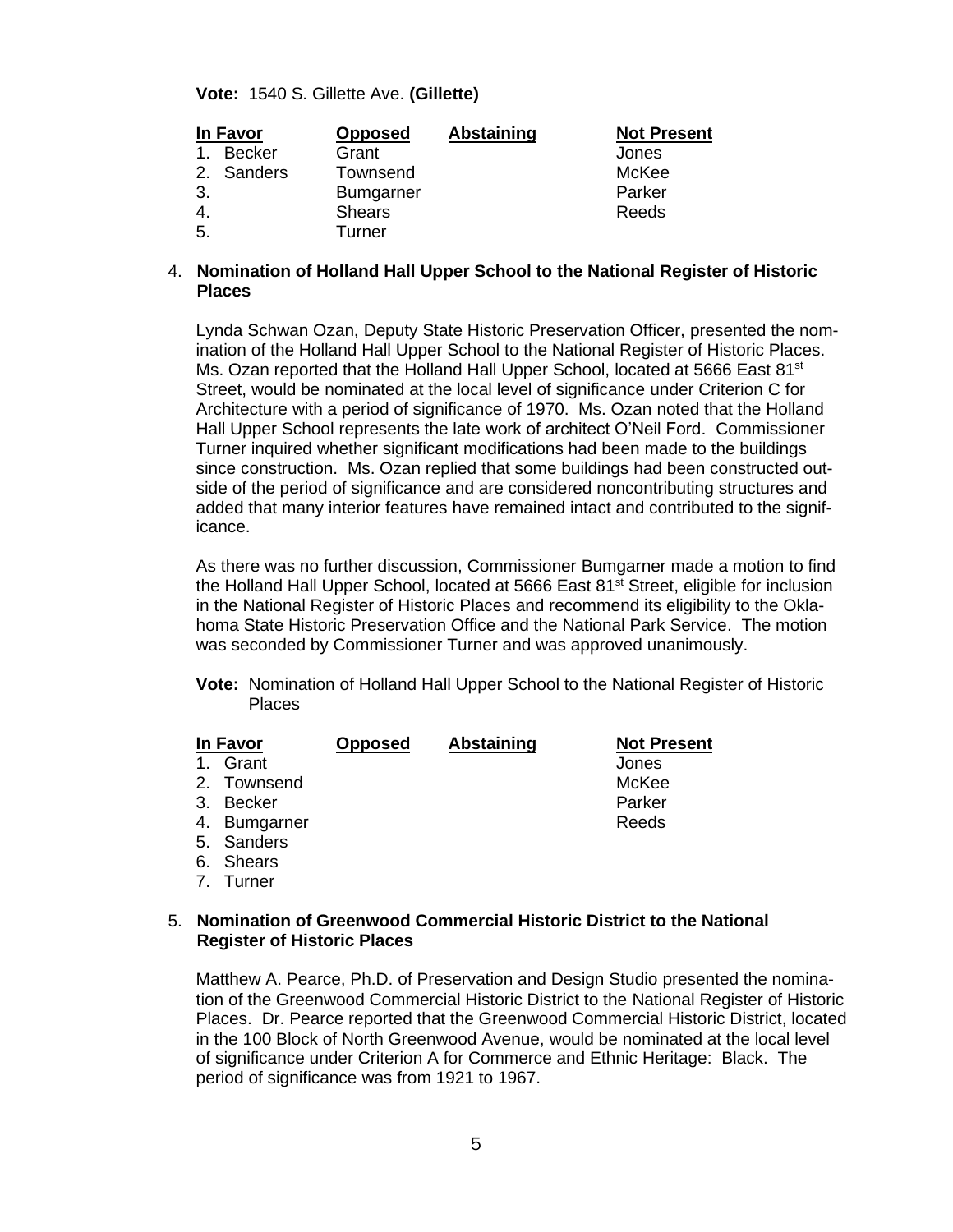Commissioner Sanders inquired about the period of significance, noting that the existing structures were constructed atop foundations that dated as early as 1905 and that the Greenwood District was vibrant long before 1921. Dr. Pearce replied that the first building in the Greenwood Commercial Historic District was reconstructed by 1921 and added that the National Park Service and the State Historic Preservation Office had expressed reservations about selection of an earlier period of significance due to the lack of extant resources. Commissioner Bumgarner inquired whether the name of the district could be limiting or confusing, since Greenwood as a commercial area had much larger boundaries. Catherine Montgomery, AIA of Preservation and Design Studio replied that, although the nomination recognizes that Greenwood was much larger, its boundaries reflect the contiguous existing resources related to the commercial nature of Greenwood. Ms. Montgomery noted that the properties included in the Greenwood Commercial Historic District are all owned by the Greenwood Chamber of Commerce. Commissioner Turner inquired about the reason for exclusion of Vernon A.M.E. Church and Mt. Zion Baptist Church from the district, and Ms. Montgomery explained that the nomination focused on the commercial nature of Greenwood and the two churches had already been individually listed in the National Register of Historic Places. Upon an inquiry from Commissioner Turner, Dr. Pearce reported that the interior alterations to the buildings within the Greenwood Commercial Historic District did not significantly impact the historic integrity of the district as a whole because many original details such as openings for windows, features constructed with stone, and parapets remain.

As there were no further questions, Commissioner Grant opened discussion to the public and stated that only the owner has the ability to object to the nomination. Vanessa Adams-Harris of the John Hope Franklin Center for Reconciliation stated that the nomination of the properties as a commercial district is inaccurate from a cultural perspective and referred to a long-term effort by members of the community to have Greenwood in its entirety recognized on the National Register of Historic Places. Ms. Adams-Harris explained that the boundaries of historic Greenwood extended to the railroad right-of-way on the south, Pine Street on the north, Cincinnati Avenue/Dr. Martin Luther King, Jr. Boulevard on the west, and Lansing Avenue on the east. Ms. Adams-Harris recognized the historic significance of the individual buildings but contended that they do not represent the entire commercial character of Greenwood. Steve Morris of Oklahoma City commented that owners must pursue inclusion on the National Register of Historic Places, so including more properties may be a challenge. Gary Breeckner of the Greenwood Chamber of Commerce stated that, as owners of the properties become involved, they may wish to move forward with the nomination and could pursue a larger district at a later time, adding that this nomination would be important as the centennial anniversary of the Tulsa Race Massacre approached. Ms. Adams-Harris expressed disapproval of the period of significance, commenting that the initial date of 1921 did not address the full history of the district. Dr. Freeman Culver III of the Greenwood Chamber of Commerce stated that the nomination of the Greenwood Commercial Historic District represents a small chapter in a larger narrative and that the nomination would not hinder the future nomination of a larger district. Dr. Culver offered to assist members of the community to pursue a nomination later but noted that the pursuit of a nomination for the Greenwood Commercial Historic District was an obligation under the terms of the grant from the National Park Service. Ms. Adams-Harris stated that the buildings in the district deserve recognition but that the nomination of the 100 Block of North Greenwood Avenue as a commercial historic district did not represent the history of Greenwood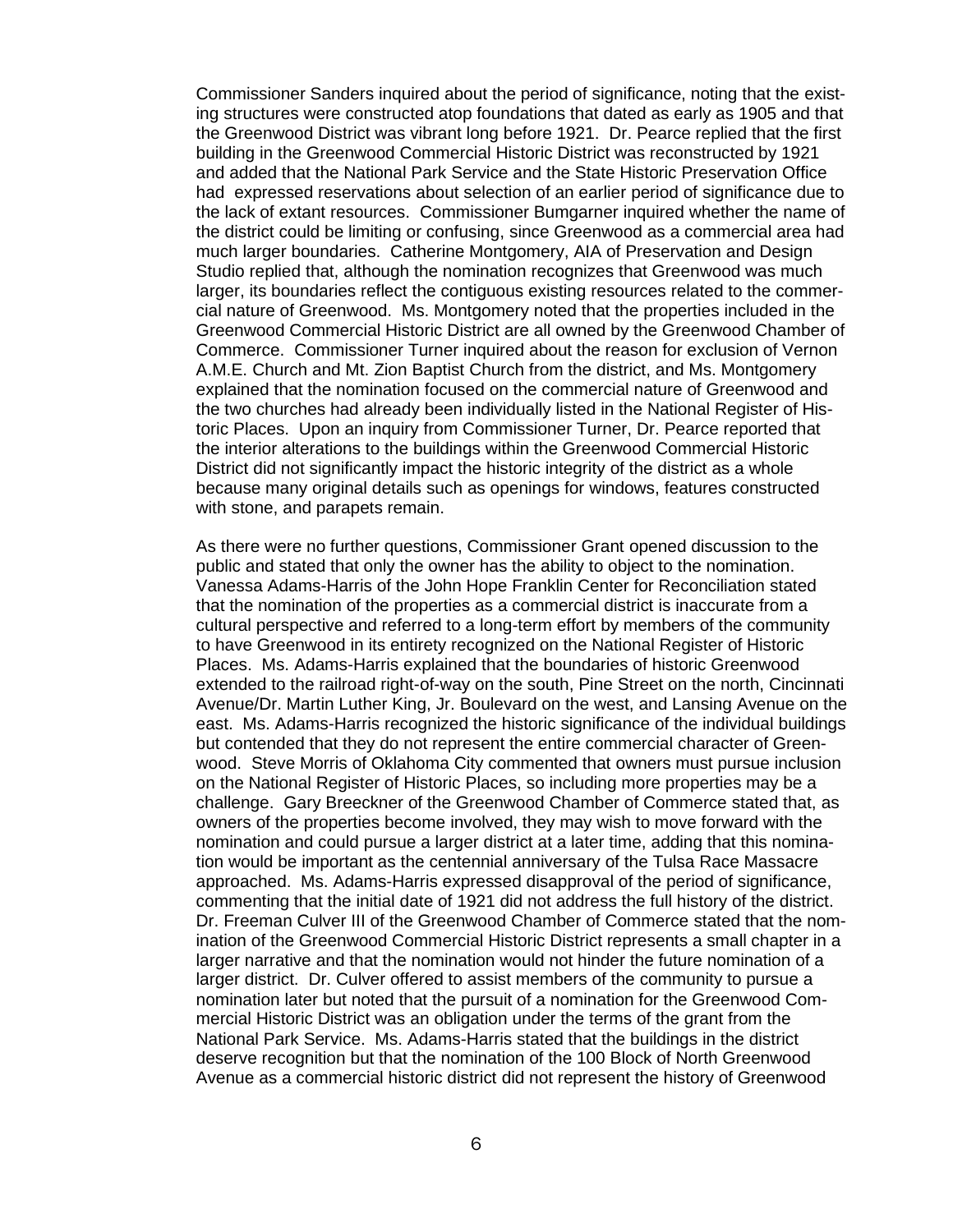and noted that Greenwood included not only commercial buildings but also many mixed-use buildings and residences.

Commissioner Grant expressed approval of the nomination as presented. Commissioner Sanders expressed support for the nomination but again suggested that an earlier date for the period of significance would be more appropriate, finding the date of 1921 insufficient to address the full history of the district. Ms. Montgomery noted that the review by the Tulsa Preservation Commission is the first phase in a longer process of public review and that the period of significance could be amended if the State Historic Preservation Office agreed to the change. Reuben Gant of the John Hope Franklin Center for Reconciliation also expressed concern about the selection of 1921 as the initial date, stating that it put too much focus on the catastrophe and devastation of the Tulsa Race Massacre. Mr. Gant stated that Greenwood's history is greater than the massacre and its historical significance dates to 1905. Mr. Gant added that condensing the district to one block would be a disservice to the history of Greenwood and noted that the National Park Service grant would not be in jeopardy if the review of the nomination did not continue. Commissioner Townsend indicated her approval of the nomination, observing that it provided a "slice of time" narrative which focused on the reconstruction and rebound of Greenwood after its destruction. Commissioner Townsend added that an earlier period of significance would be appropriate but that the narrative as presented was interesting and well told.

Commissioner Sanders addressed the comments made concerning the larger boundaries of Greenwood as a whole and suggested that revising the name of the district to a more focused title, such as "100 Block North Greenwood Commercial District", could be an effective resolution. Dr. Culver agreed with the recommendation. Upon an inquiry from Commissioner Grant, Ms. Ozan stated that changes could be made to the title of the district until it is forwarded to the National Park Service. Mr. Gant stated that a revision to the title alone would be insufficient and emphasized that any nomination of the selected boundaries as a district would be unacceptable.

Legal Staff addressed confusion that had arisen concerning whether parties could object to the nomination. Legal Staff provided clarification that federal regulations allow owners of the property in question the ability to object formally to a nomination, but any party should participate in the Tulsa Preservation Commission's public review without restrictions on content.

Dr. Patricia Breeckner of the Greenwood Chamber of Commerce stated that the chamber would be willing to work with members of the community to incorporate a district with greater boundaries but indicated that much of the larger area lacked historic integrity. Commissioner Townsend expanded on the comments, observing that extant structures are necessary for a National Register nomination. Upon an inquiry from Commissioner Turner, staff indicated that the critical factor in historic integrity is the existence of extant resources, and Ms. Ozan confirmed that this statement was correct.

Dr. Culver announced that the Greenwood Chamber of Commerce had hosted a meeting for the community regarding the nomination of the district and that the same issues arose during that meeting. Dr. Culver added that the recommended amendments could be incorporated into the nomination. Upon an inquiry from Commissioner Bumgarner, staff stated that the boundaries of districts listed on the National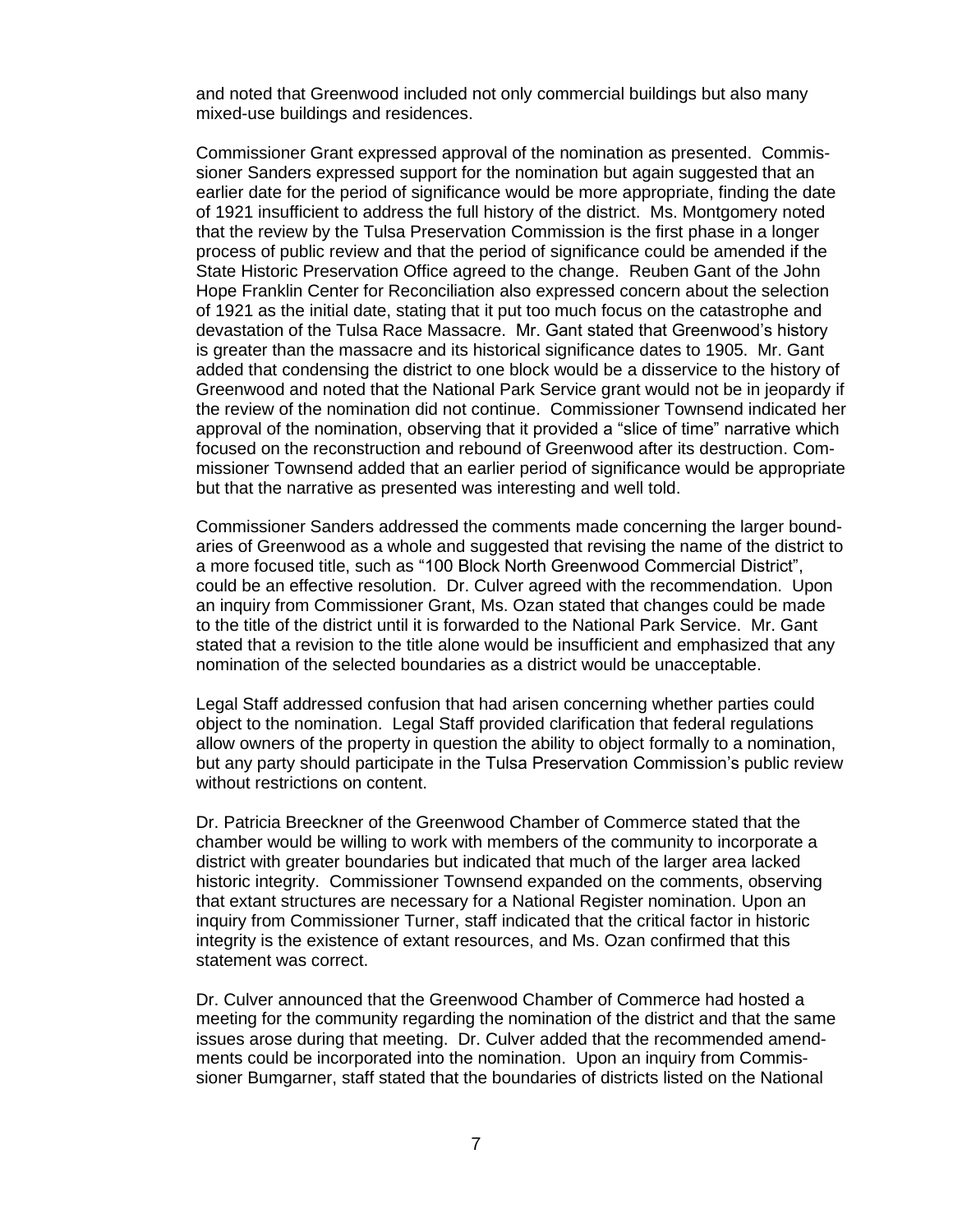Register of Historic Places can be expanded or contracted. Commissioner Bumgarner expressed the opinion that the nomination of a larger district may not be feasible if historic structures no longer existed. Commissioner Turner recalled an earlier nomination, which framed sites related to the Tulsa Race Massacre as a battlefield and required no existing structures. Steve Morris of Oklahoma City stated that a nomination of a property to the National Register of Historic Places would impact the zoning of the property, but Commissioner Townsend noted that statement was incorrect.

Mr. Gant provided background on the debate surrounding Greenwood's boundaries, citing a 2005 survey by the National Park Service, a resolution by the City Council in 2013, and the results of a report published by the 1921 Race Massacre Commission. Mr. Gant described the selection of boundaries for the Greenwood Commercial Historic District as regressive, contentious, and a disservice to the community. Lucinda Cosper, owner of Black Wall Street T-Shirts and Souvenirs and a member of the Greenwood Chamber of Commerce, disagreed, stating that the nomination was a sign of progress. Ms. Cosper recognized the historic significance of the larger Greenwood area but expressed a need to preserve the existing buildings within the boundaries of the Greenwood Commercial Historic District.

As there was no further discussion, Commissioner Townsend made a motion to find the Greenwood Commercial Historic District, located on the 100 Block of North Greenwood Avenue, eligible for inclusion in the National Register of Historic Places and recommend its eligibility to the Oklahoma State Historic Preservation Office and the National Park Service. The motion was seconded by Commissioner Turner and was approved unanimously.

**Vote:** Nomination of Greenwood Commercial Historic District to the National Register of Historic Places

| In Favor    |               | <b>Opposed</b> | <b>Abstaining</b> | <b>Not Present</b> |
|-------------|---------------|----------------|-------------------|--------------------|
| $\mathbf 1$ | Grant         |                |                   | Jones              |
|             | 2. Townsend   |                |                   | McKee              |
|             | 3. Becker     |                |                   | Parker             |
|             | 4. Bumgarner  |                |                   | Reeds              |
|             | 5. Sanders    |                |                   |                    |
| 6.          | <b>Shears</b> |                |                   |                    |

7. Turner

#### 6. **Nomination and Election of 2021 Officers**

Commissioner Grant presented the slate of candidates for the 2021 Calendar Year. The Nominating Committee nominated Commissioner Turner for Vice-Chair and Commissioner Jones for Secretary.

As there was no discussion, Commissioner Sanders made a motion to approve the nomination and election of officers as presented for the 2021 Calendar Year. The motion was seconded by Commissioner Bumgarner and was approved unanimously.